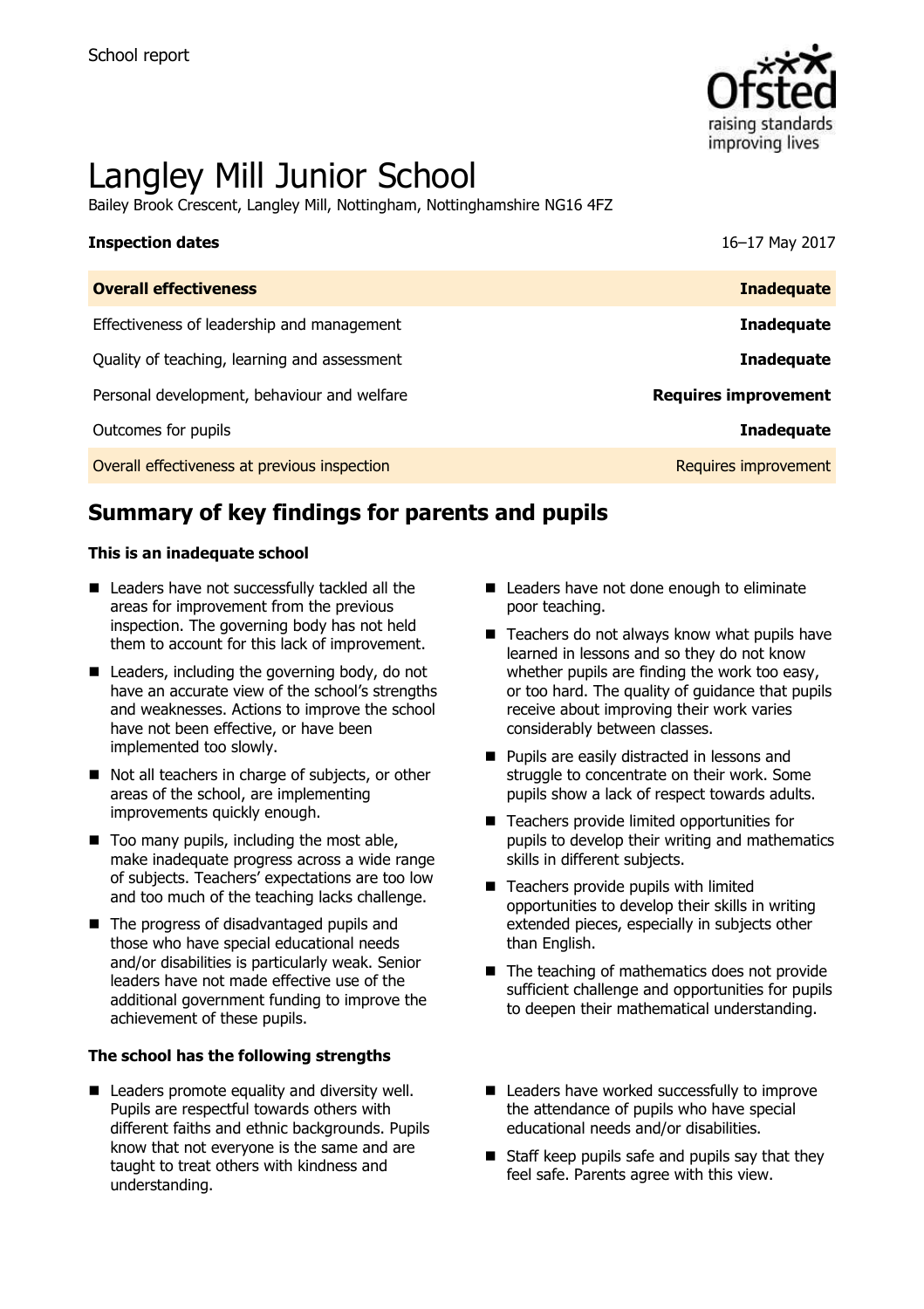

# **Full report**

In accordance with section 44(1) of the Education Act 2005, Her Majesty's Chief Inspector is of the opinion that this school requires special measures because it is failing to give its pupils an acceptable standard of education and the persons responsible for leading, managing or governing the school are not demonstrating the capacity to secure the necessary improvement in the school.

### **What does the school need to do to improve further?**

- Improve the impact of leadership so that there is rapid improvement in pupils' achievement, especially among disadvantaged pupils, those who have special educational needs and/or disabilities, and the most able, by:
	- securing effective leadership at all levels throughout the school
	- ensuring that the governing body works cohesively to provide effective challenge to school leaders and holds them to account for the school's progress, making timely use of the recommendations of the review of governance, noted below
	- raising leaders' expectations of what all pupils could and should achieve
	- developing a broad and balanced curriculum to enable pupils to learn and to use key skills, such as English and mathematics
	- eradicating weak teaching, particularly in English and mathematics
	- using pupil premium funding more effectively to improve the attendance, attainment and progress of disadvantaged pupils
	- making better use of the school funding for pupils who have special educational needs and/or disabilities to raise their achievement
	- making sure that leaders evaluate their actions to check that they have had a positive impact on pupils' achievement.
- **IMPROVE the quality of teaching, learning and assessment rapidly so that pupils make** faster progress across the curriculum through all teachers:
	- taking part in precise professional development
	- using information about pupils' attainment and progress consistently to provide work that is set at the right level
	- checking frequently on pupils' learning during lessons and providing additional support and challenge when required
	- having high expectations of what pupils can achieve and providing them with work that is appropriately challenging
	- providing more opportunities for pupils to improve their skills in reasoning and solving mathematical problems
	- developing the key skills of writing and mathematics through different subjects
	- developing pupils' extended writing skills, especially in subjects other than English and in years other than Year 6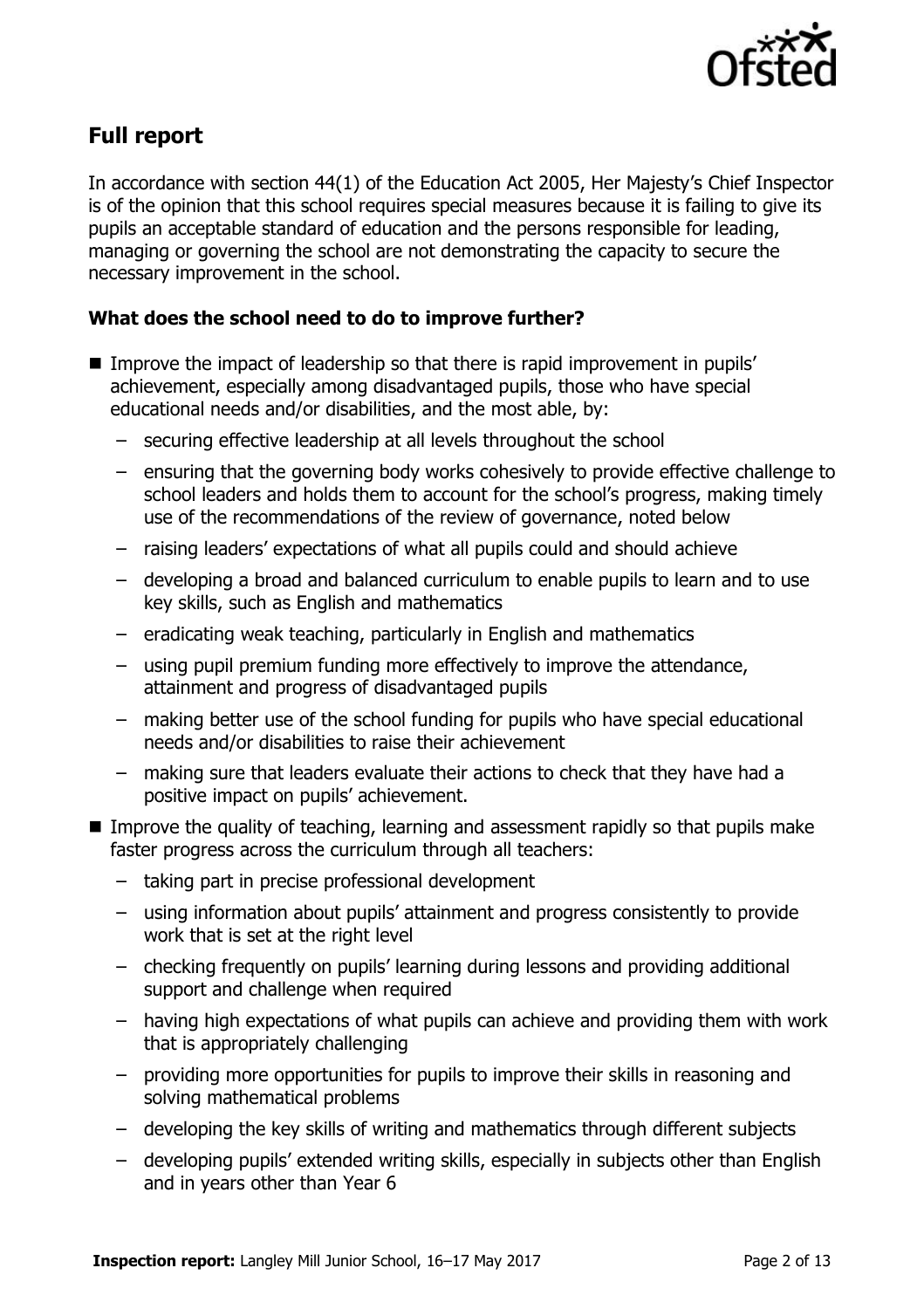

- raising pupils' aspirations of what they can achieve, in order to improve their attitudes to learning and level of concentration in lessons
- focusing on improving the behaviour of the pupils who find it difficult to work without high levels of adult support and intervention.

An external review of governance should be undertaken in order to assess how this aspect of leadership and management may be improved.

An external review of the school's use of the pupil premium should be undertaken in order to assess how this aspect of leadership and management may be improved.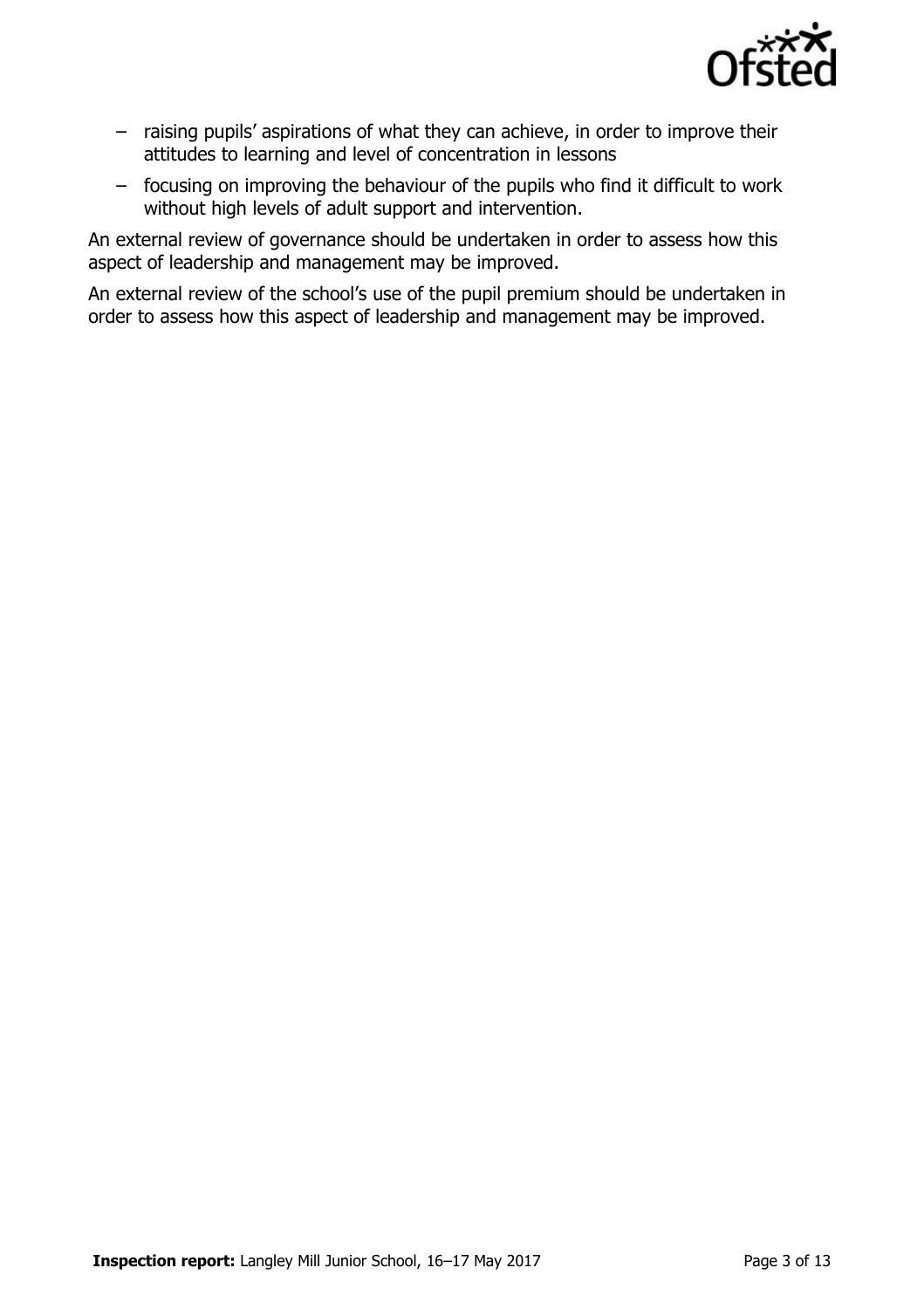

# **Inspection judgements**

### **Effectiveness of leadership and management Inadequate**

- Leaders, including the governing body, have overseen poor achievement for pupils for too long. Information about the school's current performance indicates that leaders have not demonstrated the capacity to improve pupils' achievement.
- A large number of pupils, especially those from disadvantaged backgrounds, have not made the progress they should have made from their different starting points. Pupils who leave the school at the end of Year 6 are not prepared well for secondary school.
- Leaders have not successfully tackled the areas for improvement from the previous inspection. At the last inspection, inspectors judged the school to require improvement because pupils were making too little progress and too few pupils were attaining at higher levels. Teachers were asked to make better use of questions to extend pupils' thinking and to ensure that the pupils' attention was sustained. Inspectors judged there was insufficient challenge in the work set for pupils, especially for the most able. Inspectors also asked leaders to ensure that pupils had the opportunity to practise and extend their mathematical skills in other subjects.
- Leaders and the governing body do not have a realistic view of the school's effectiveness. Their view of the quality of teaching and pupils' achievement is too generous. Conversely, their expectations of pupils' attainment and progress, and of pupils' behaviour, are too low.
- Leaders are not doing enough to tackle poor teaching. Consequently, poor teaching has led to low achievement for many pupils.
- Leaders do not provide teachers with targets that are precise enough to help teachers to develop their practice. The feedback that leaders give to teachers following lesson observations, for example, is not focused sharply on what the teachers need to do next. As a result, teachers lack clear and specific direction to enable them to improve.
- Subject leaders do not have a clear grasp of the impact of their strategies to raise standards in their subjects. They have not been effective in bringing about improvement.
- Additional funding for disadvantaged pupils and those who have special educational needs and/or disabilities is used ineffectively. Leaders are not doing enough to stem the decline in the progress that these pupils make because they do not evaluate effectively the impact of their use of the funding.
- The design of the curriculum does not ensure that all pupils receive a broad and balanced curriculum. Work in pupils' books and discussions with pupils showed that some subjects, such as music, are not taught often enough to enable the pupils to learn effectively. Furthermore, pupils are not given sufficient opportunities to apply their skills and knowledge in English and mathematics in different subjects.
- The physical education and sport premium for primary schools is used effectively. In previous years, the school employed a specialist sport coach to provide training to staff. As a result, there have been improvements to the quality of teaching in physical education. Currently, the school is a member of a sports partnership that provides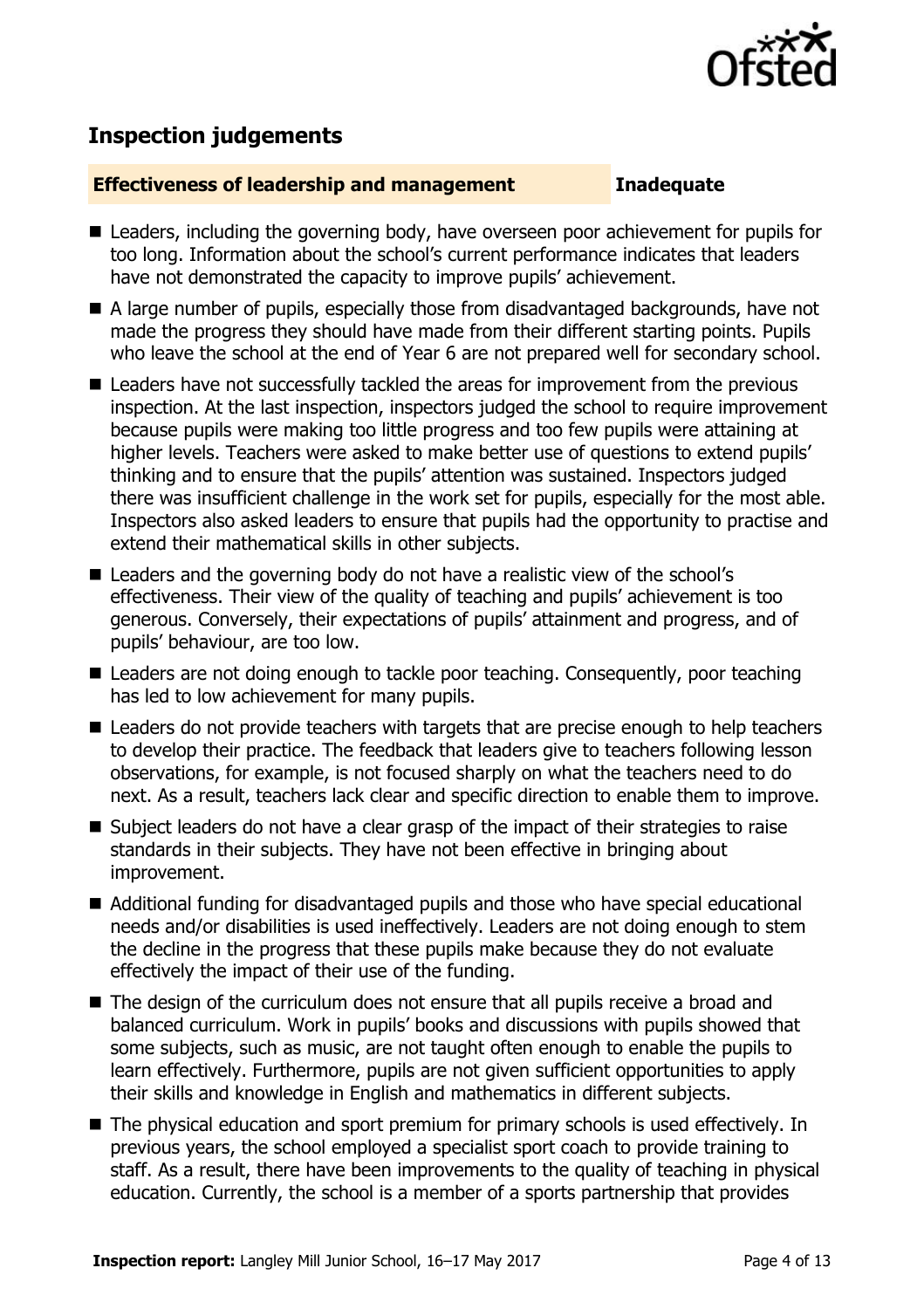

additional sporting activities for pupils, including competitions. In addition, the school offers a range of sporting clubs that are well attended by pupils, including those who are disadvantaged.

- **Pupils are adequately prepared for life in modern Britain. Most pupils show respect** towards one another and have a growing sense of religions and cultures that are different from their own. In meetings, inspectors listened to pupils explaining that everyone should be treated equally and with kindness, regardless of race, ethnic background or culture. Pupils have learned about democracy and British law. Pupils understand the importance of Remembrance Day and its significance, for example.
- Newly qualified teachers may not be appointed.

### **Governance of the school**

- Governance is inadequate because the governing body has not done enough to ensure that leaders improve the school's performance. For too long, the governing body has not held leaders to account for the school's poor performance. Where improvements have been made, they have been implemented too slowly and have not had sufficient impact on the achievement of all pupils, especially for those who are disadvantaged.
- $\blacksquare$  Minutes of meetings of the governing body show that governors ask questions, including questions about disadvantaged pupils. The questions, however, are too superficial and are not focused sharply on the whether or not leaders' actions are raising standards.
- External support close to the time of the last inspection has not been effective in sustaining improved governance.
- The governing body has not challenged school leaders about pupils who are underachieving. It interprets information about the school's performance and checks for itself what is happening in school, but it is too accepting of small improvements in pupils' performance, does not follow up and deal with areas of concern properly, and does not challenge leaders when performance has not improved or has declined. Furthermore, the governing body has focused only on the performance of pupils in Year 6 and has not questioned the performance of pupils in other year groups.
- The governing body has not reviewed how effectively leaders have spent the additional funding to support disadvantaged pupils. Leaders have not been successful in diminishing the differences between the attainment of disadvantaged pupils and other pupils nationally. These pupils remain at a disadvantage to other pupils, therefore.
- The governing body is ineffective in holding leaders to account for how the additional funding provided for the pupils who have special educational needs and/or disabilities is used. This is because they do not monitor its use, or challenge leaders to ensure that it is being used to best effect to raise standards for these pupils.

### **Safeguarding**

- The arrangements for safeguarding are effective and meet statutory requirements.
- The headteacher has ensured that all staff, including those new to the school, are familiar with procedures and how to identify pupils who may need extra help.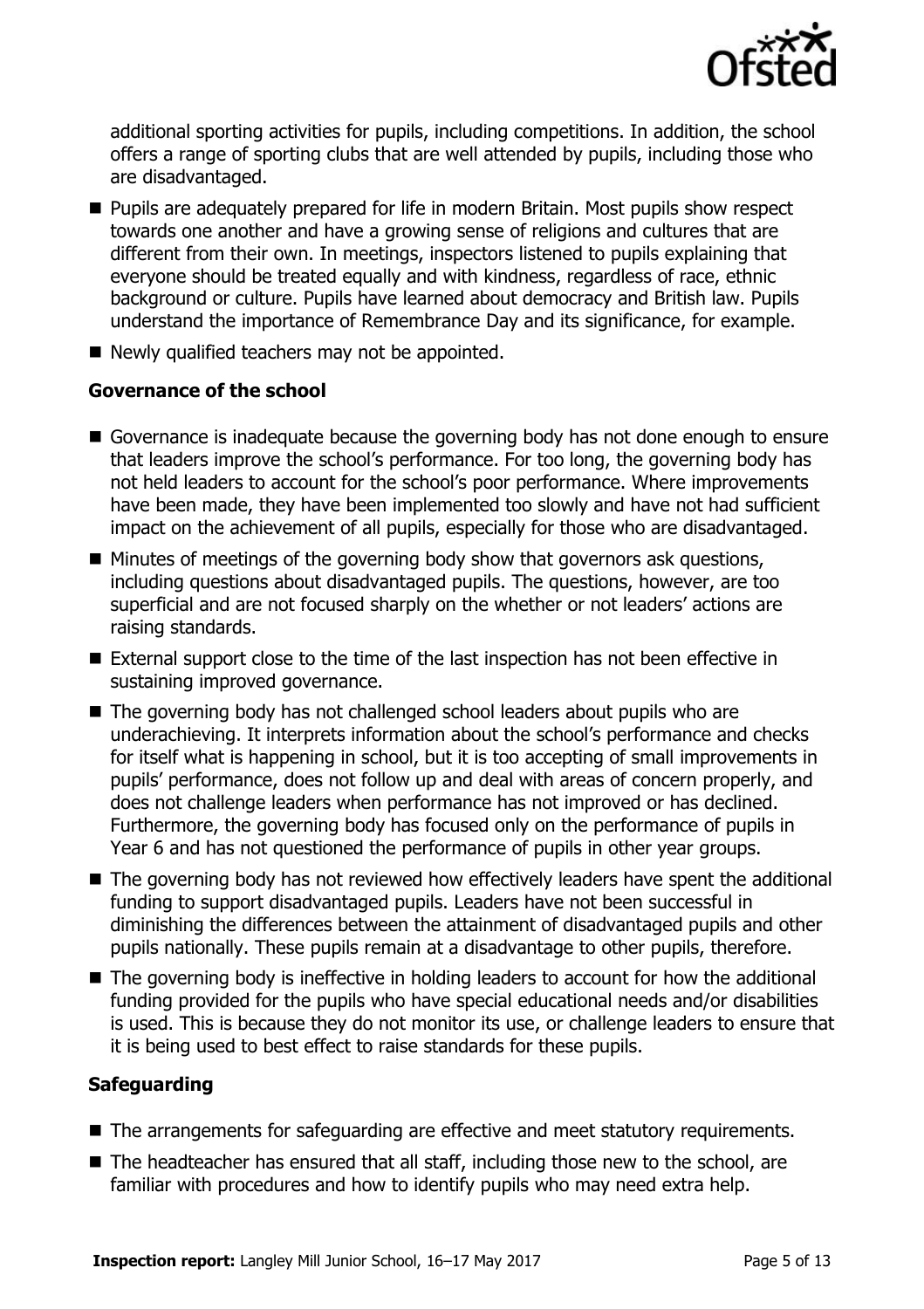

- Staff keep accurate records, work well with parents and other professionals to care for pupils well and to support their safety. All staff understand their individual responsibilities to report safeguarding concerns and ensure that actions are followed up. The headteacher escalates concerns to the local authority, if necessary.
- All staff, along with the governing body, understand the safeguarding risks that are particular to the local community and are vigilant in their duties to safeguard pupils.

### **Quality of teaching, learning and assessment Inadequate**

- The quality of teaching varies considerably throughout the school and across subjects. The teaching is not good enough to accelerate pupils' progress, so that they can reach the standards of which they are capable.
- Teachers' expectations of what pupils can and should achieve are too low.
- Teachers do not make effective use of assessment to plan work that matches pupils' abilities. Consequently, the work is sometimes too difficult, but mostly it lacks challenge. As a result, pupils, including the most able, are not learning enough and are not making good progress.
- Teachers do not check regularly on pupils' understanding in lessons. They are not in a position, therefore, to extend pupils' learning. As a result, pupils do not make good enough progress.
- Teachers do not deal with pupils' misconceptions in lessons and often fail to notice that some pupils disengage and stop learning.
- Teachers do not use questions effectively to challenge pupils. The questions teachers ask do not deepen and extend pupils' thinking. Too often, teachers accept simplistic answers from pupils that do not increase their learning.
- On too many occasions, teaching assistants are used to manage the behaviour of individual pupils and are not supporting other pupils' learning. In some lessons observed by inspectors, teachers and teaching assistants worked well together to promote learning and positive behaviour. They asked pupils questions to encourage pupils to think for themselves and to work with independence. Conversely, teaching assistants in other lessons were less effective because they provided too much support and pupils were unable to work independently.
- Teaching in mathematics does not consistently help pupils to make strong gains in their learning. Teachers provide limited opportunities for pupils to develop their reasoning skills and to solve complex problems in mathematics. Work in books and lessons observed showed that activities do not always build on what pupils can already do. For example, pupils were solving calculations in lessons that they were able to do easily much earlier in the year. Pupils told inspectors that the work was too easy for them.
- **Pupils have too few opportunities to apply and to extend their mathematical skills,** knowledge and understanding through other subjects. Examples from pupils' books and evidence provided by leaders show that the school does not have a clear understanding of how to develop mathematics across the curriculum.
- Teachers do not give pupils sufficient opportunities to practise their skills in extended writing, especially in subjects other than English. Pupils in Year 6 have more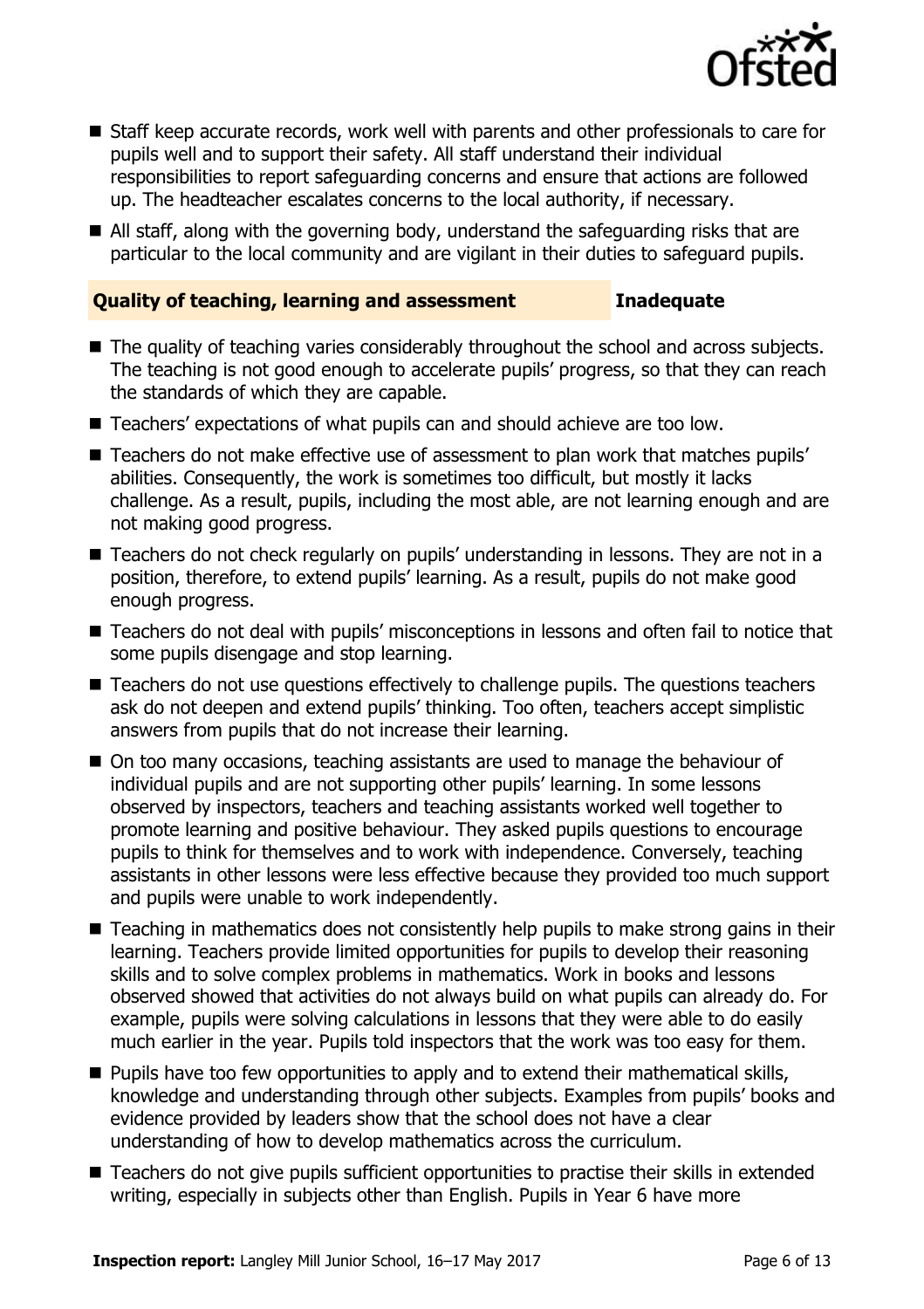

opportunities than others do. Pupils told inspectors that they liked writing better than mathematics because they could be creative.

- The teaching of reading is helping pupils to read with confidence and fluency. Pupils are aware of the importance of reading and read at home.
- Inspectors listened to pupils from across the school reading. The books they were reading matched their individual abilities. Pupils applied their knowledge of phonics well to help them to read unfamiliar words.
- $\blacksquare$  Pupils supported through the special unit for pupils with hearing impairments are mainly taught within mainstream classes and follow the full curriculum. Specialist teaching takes place in class and separately to meet their specific needs. Inspectors observed pupils ably supported in class to access learning. In some cases, they received one-to-one support and, in others, were able to work with little teacher direction.
- Teaching in some classes is helping pupils to make better gains in their learning in English and mathematics. This is because teachers in these classes set work that provides greater challenge. They set interesting work and the relationships between pupils and adults are stronger. Pupils in Year 6, for example, were motivated by their work on Baravelle spirals and were able to apply their knowledge of angles to produce a piece of art.

### **Personal development, behaviour and welfare Fig. 2.1 Requires improvement**

### **Personal development and welfare**

- The school's work to promote pupils' personal development and welfare requires improvement.
- **Pupils do not consistently show good attitudes to learning and this slows the progress** that they make. On too many occasions, pupils do not listen to their teachers. This is because teachers' presentation of learning often lacks challenge or is not delivered in a way that captures pupils' interest. Consequently, pupils lose concentration and become easily distracted.
- Most pupils work well with others and listen respectfully to adults at times.
- Some pupils work hard and take pride in their work and books. However, standards of presentation are inconsistent throughout the school.
- **Pupils say that they feel safe and happy in school and have a good understanding of** how to keep themselves safe. Pupils learn how to stay safe online and not to share their personal details. They know about road safety and they explained to inspectors how to stay safe while crossing the road. Pupils in Year 4 spoke about a class assembly that helped them to understand about staying safe near water.
- **Pupils are encouraged to think of others and, in an assembly on the story of the Good** Samaritan, pupils learned about being caring. Pupils were encouraged to reflect on the moral of the story and how this linked to the school's values.
- **Pupils' understanding of other faiths and cultures is promoted successfully through the** curriculum. Pupils make visits to different religious buildings, including local churches.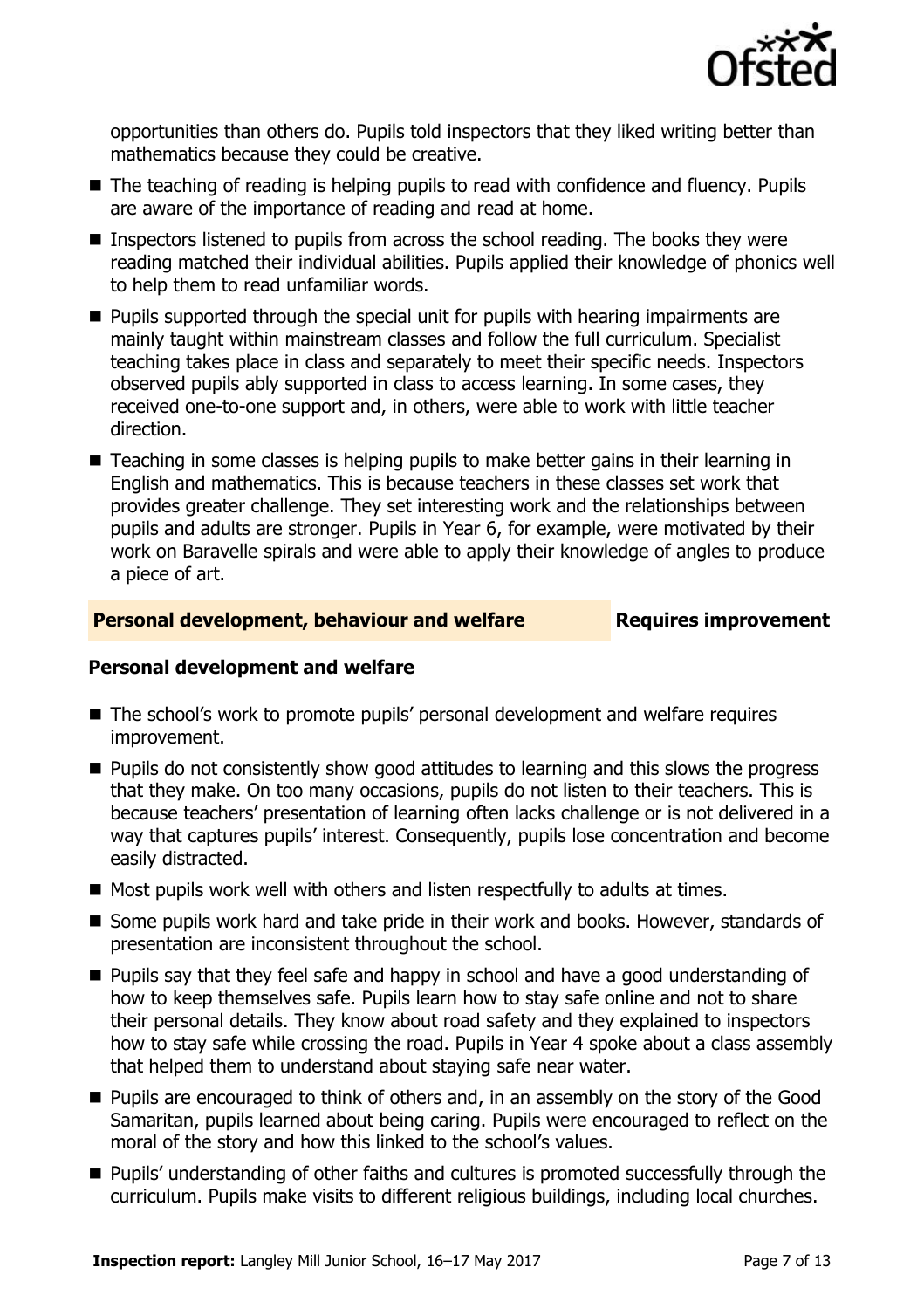

Members of the community from different faith groups have visited the school to speak to pupils. Leaders report that pupils were interested and respectful.

- Leaders understand the importance of educating pupils about racial stereotyping. They ensure that pupils know not to visit social media sites that promote harmful and inaccurate views.
- Pupils confirmed that instances of bullying are rare and showed that they understand what bullying is. Pupils know how important it is to get help from adults and are confident that staff deal with incidents of bullying effectively.
- Teachers help pupils to understand the importance of staying healthy and active. Pupils benefit from after-school sport clubs and additional opportunities for physical education and sport.

### **Behaviour**

- The behaviour of pupils requires improvement.
- **Pupils do not always conduct themselves well in lessons and around the school.** Sometimes, particularly when teaching does not interest or challenge them, pupils' behaviour in lessons is not as good as it should be.
- **Persistent absence for disadvantaged pupils and the pupils who have special** educational needs and/or disabilities is too high. Leaders have taken action to reduce absence and the attendance of pupils who have special educational needs and/or disabilities is improving. The attendance of disadvantaged pupils has not yet improved but staff are working with parents to bring about change.
- Overall attendance is close to the national average. Parents that inspectors spoke with acknowledged the importance of good attendance and were clear that the school would follow up on pupils' absence.
- $\blacksquare$  The majority of parents who spoke to inspectors, or who responded to the online questionnaire, feel that their children are safe, happy and well behaved in school.

### **Outcomes for pupils Inadequate**

- The differences in achievement between the school's disadvantaged pupils and other pupils nationally are not diminishing in reading, writing or mathematics.
- Pupils who have special educational needs and/or disabilities underachieve because they do not make sufficient progress.
- The number of pupils who are supported through the special unit for pupils with hearing impairments is too small to report on without the risk of identifying them.
- Information about the school's current performance suggests that none of the most able disadvantaged pupils in Year 6 are working at greater depth in reading or mathematics. In 2016, pupils in the previous Year 6 performed similarly to pupils nationally in the tests at the end of key stage 2 in reading. Standards in reading at the end of key stage 2 have declined, therefore. Similarly, standards in mathematics remain low.
- Standards for disadvantaged pupils are not rising because leaders' expectations of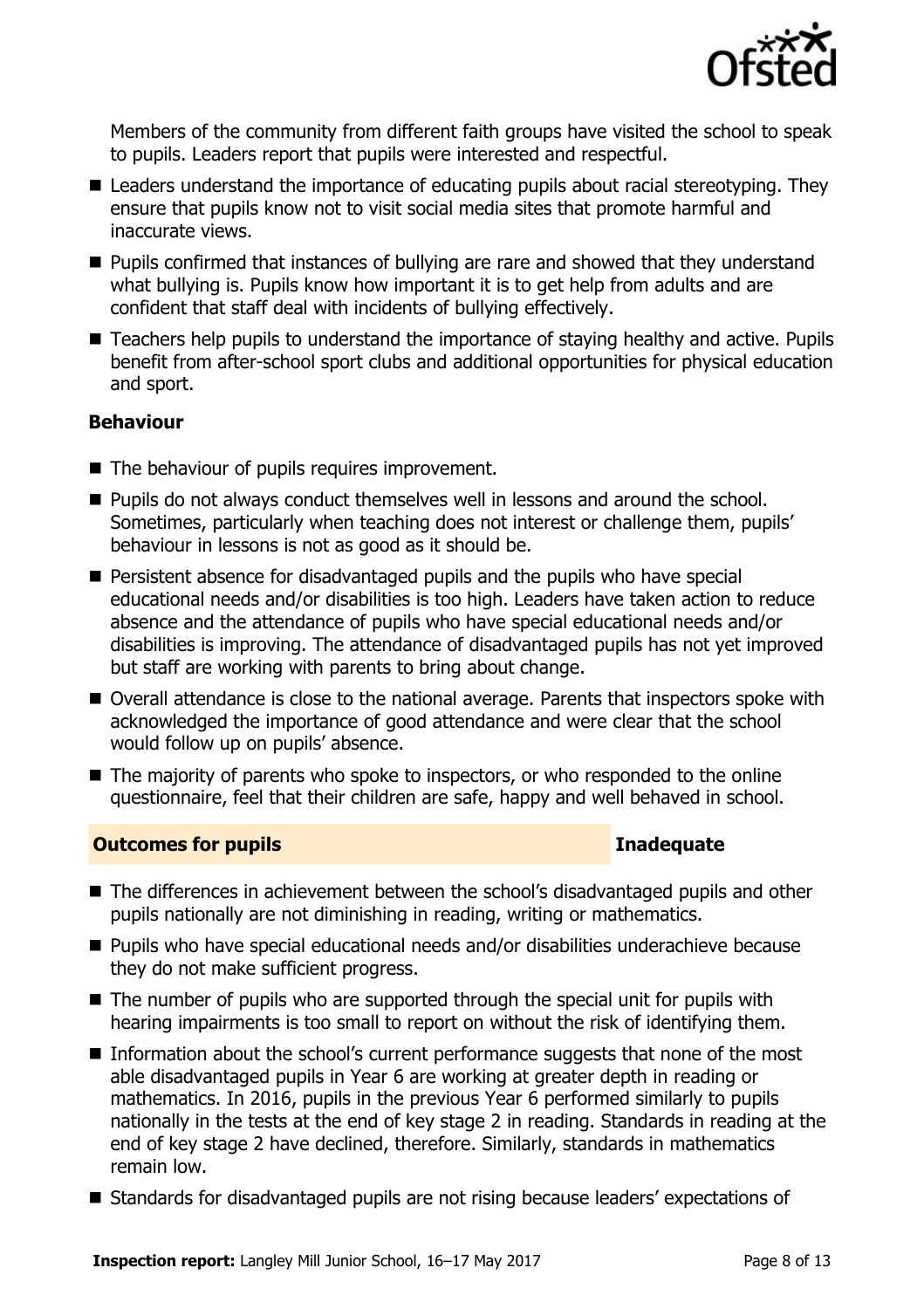

these pupils are too low. The teaching is not good enough to enable these pupils to make rapid progress. Also, leaders do not evaluate the impact of their use of pupil premium funding on increasing progress and raising attainment.

- Fewer pupils in the school reached the expected standard in reading, writing and mathematics than pupils nationally in the tests at the end of key stage 2 in 2016.
- Attainment in mathematics and reading has been consistently low in most year groups and in previous national tests. The school's current assessments and work in pupils' books indicate that standards have not improved sufficiently.
- Underachievement is prevalent in English and mathematics and in other subjects. Work in pupils' books contained little evidence, and such evidence as there was indicated little achievement by the pupils in, for example, science. Pupils told inspectors that music lessons were rare. The exception to this is in Year 4, where pupils have a weekly lesson on how to play the ukulele.
- $\blacksquare$  At the end of key stage 2 in 2016, few of the most able pupils reached the highest standards in reading and mathematics. This has been the case for a number of years. The school's assessments, however, indicate that these pupils are now doing better in reading.
- In a few classes, effective teaching helps pupils to achieve. However, the quality of teaching varies too much and, over time, this results in inadequate achievement.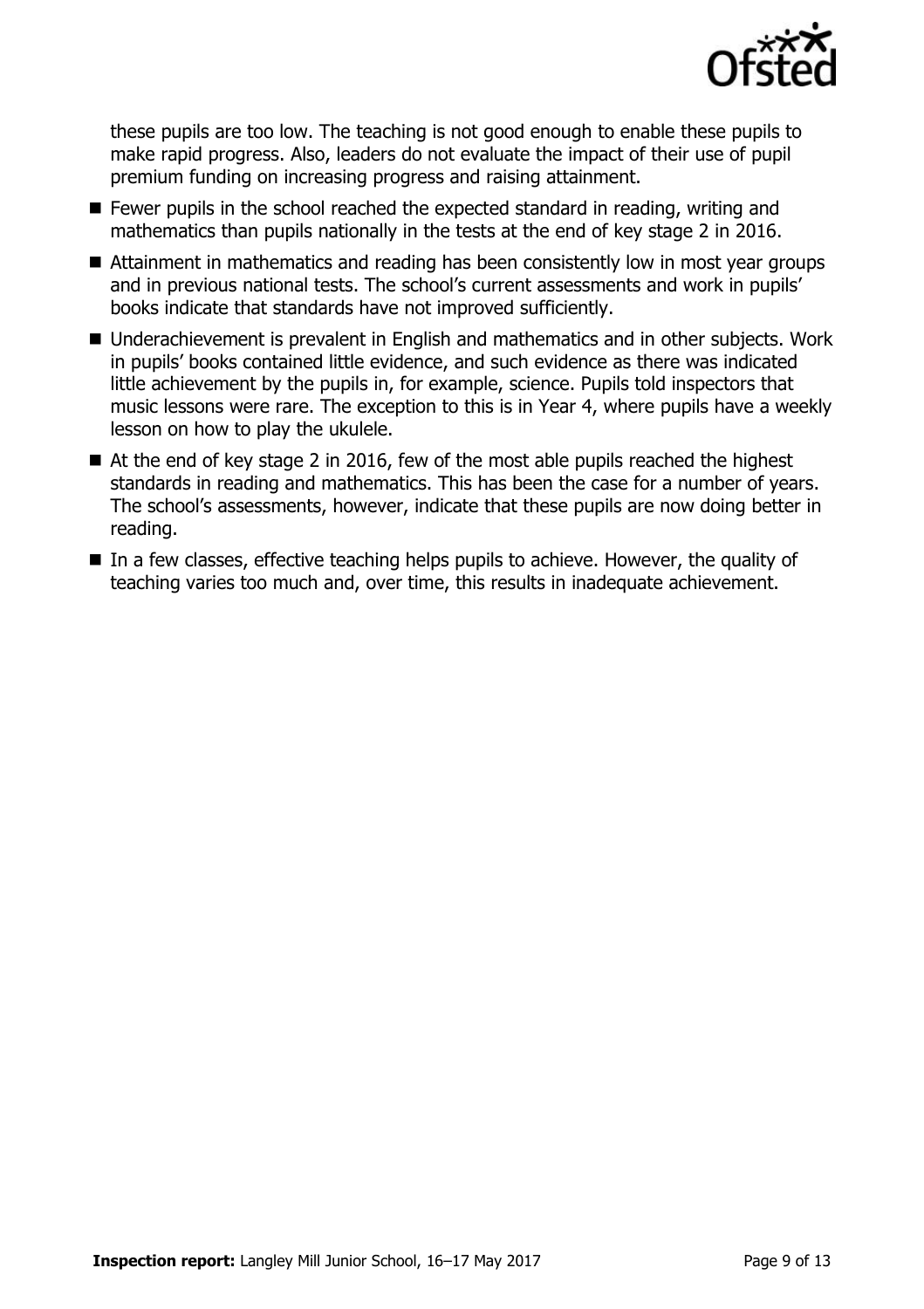

# **School details**

| Unique reference number | 112558     |
|-------------------------|------------|
| Local authority         | Derbyshire |
| Inspection number       | 10019542   |

This inspection of the school was carried out under section 5 of the Education Act 2005.

| Type of school                      | <b>Junior</b>                          |
|-------------------------------------|----------------------------------------|
| School category                     | Community                              |
| Age range of pupils                 | 7 to 11                                |
| Gender of pupils                    | Mixed                                  |
| Number of pupils on the school roll | 247                                    |
| Appropriate authority               | The governing body                     |
| Chair                               | Stephen Brown                          |
| <b>Headteacher</b>                  | Fiona Cook                             |
| Telephone number                    | 01773 712694                           |
| <b>Website</b>                      | www.langleymill.org.uk                 |
| <b>Email address</b>                | info@langleymill-jun.derbyshire.sch.uk |
| Date of previous inspection         | 22-23 October 2014                     |

### **Information about this school**

- The school meets requirements on the publication of specified information on its website.
- Langley Mill Junior School is an average-sized school. The current number on the roll is similar to that at the time of the last inspection.
- The school runs a breakfast club.
- Most pupils are from White British backgrounds. The proportion of pupils from minority ethnic backgrounds is lower than the national average.
- The proportion of disadvantaged pupils is above average.
- The percentage of pupils who have special educational needs and/or disabilities is around 15%. This is slightly higher than the national average for primary schools. The school has specially resourced provision for pupils who have special educational needs and/or disabilities. It has seven places in a specialist unit for pupils with hearing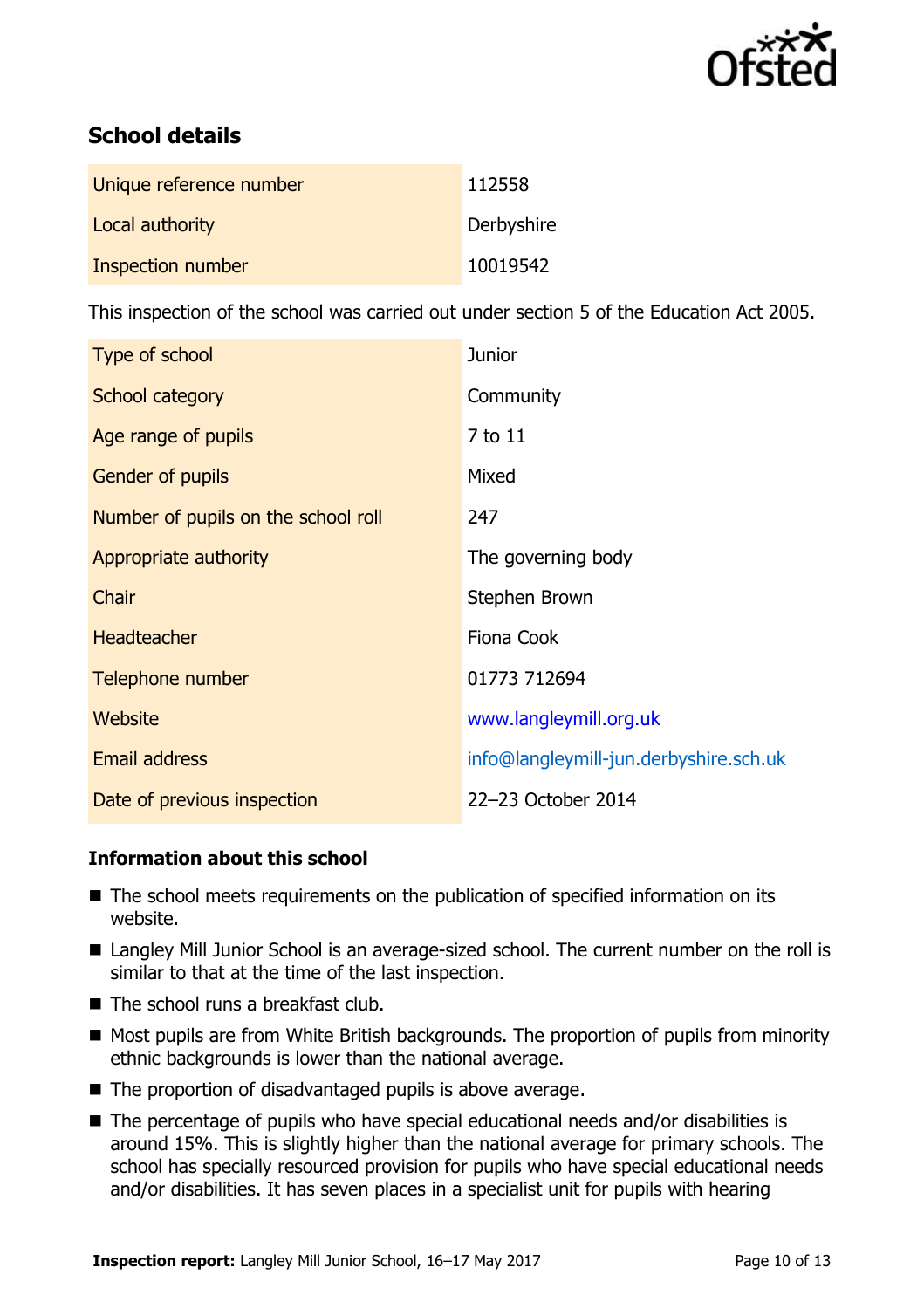

impairments. Currently, four pupils are supported through the unit.

- In 2016, the school met the government's current floor standards, which set out the minimum expectations of pupils' attainment and progress in reading, writing and mathematics at the end of Year 6.
- The school meets the Department for Education's definition of a coasting school based on key stage 2 academic performance results for 2014, 2015 and 2016.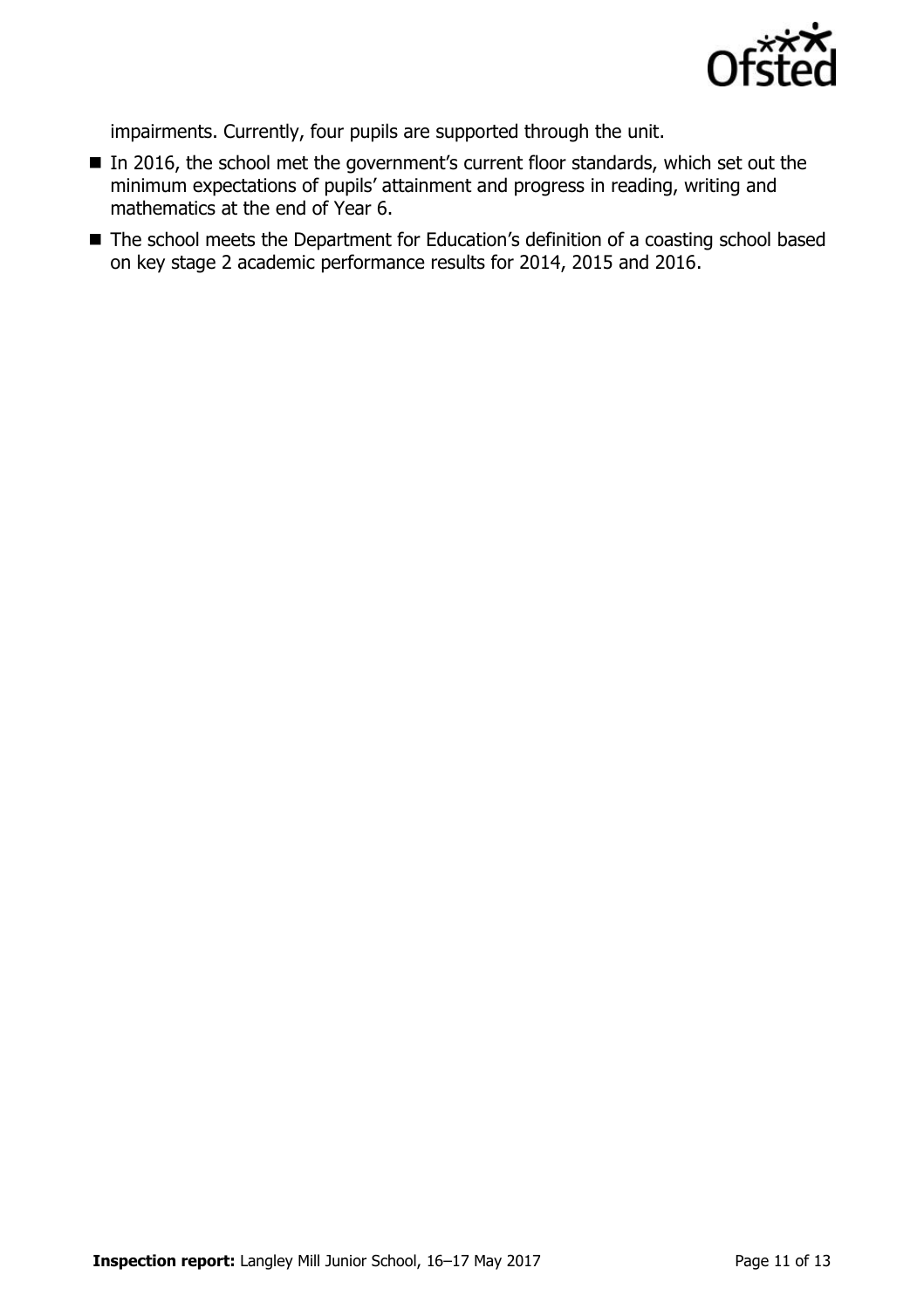

# **Information about this inspection**

- Inspectors observed teaching and learning in 16 lessons. Three lessons were observed jointly with a senior leader.
- The inspection team looked at pupils' books to establish the quality of their work and their progress.
- A range of other school activities, including playtimes, lunchtimes and assemblies, was observed.
- Inspectors held discussions with pupils in meetings, during lessons and informally at breaktimes. They listened to a selection of pupils reading.
- Inspectors met with the headteacher and other senior and middle leaders. They met with members of the governing body, including the chair. The lead inspector spoke with two representatives of the local authority.
- A wide range of documentation was scrutinised, including the school's improvement plan, its self-evaluation, and the school's report on its use of funding to support disadvantaged pupils.
- The school's website was evaluated. Inspectors also considered information relating to safeguarding, behaviour and attendance. Inspectors looked at systems used to manage the performance of staff, and minutes of meetings of the governing body.
- Inspectors analysed information on the performance of the school in comparison with other schools nationally and considered the school's own records of pupils' attainment and progress.
- Inspectors took account of 34 responses to the online survey, Parent View, and considered the responses made through Ofsted's free-text service. An inspector spoke with parents at the start of the school day. Inspectors also considered the responses of the 27 members of staff who completed an online staff questionnaire.

### **Inspection team**

| Helen Richardson, lead inspector | Her Majesty's Inspector |
|----------------------------------|-------------------------|
| Dorothy Martin                   | Ofsted Inspector        |
| <b>Paul Tuffin</b>               | Ofsted Inspector        |